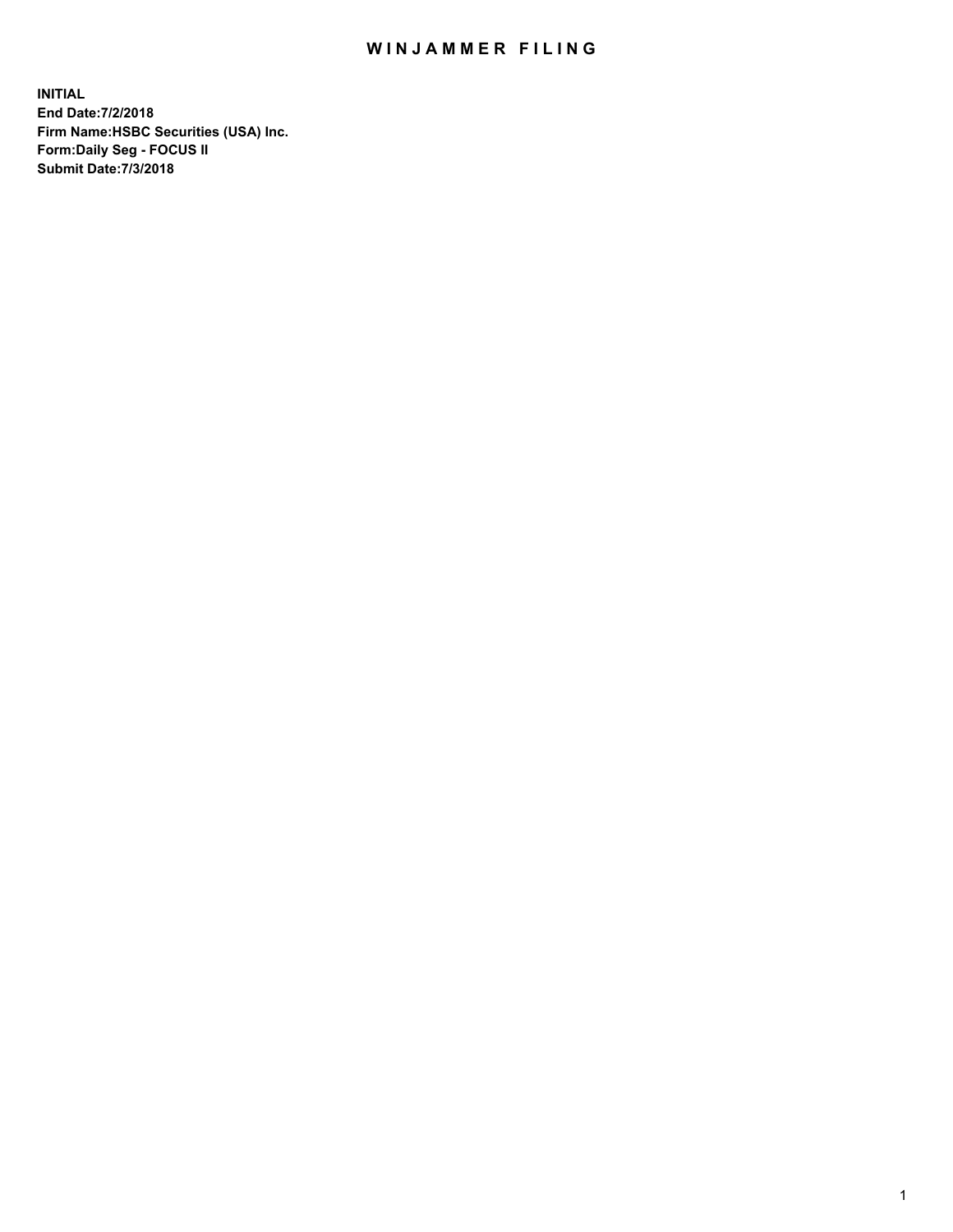**INITIAL End Date:7/2/2018 Firm Name:HSBC Securities (USA) Inc. Form:Daily Seg - FOCUS II Submit Date:7/3/2018 Daily Segregation - Cover Page**

| Name of Company                                                                                                                                                                                                                                                                                                                | <b>HSBC Securities (USA) Inc.</b>                                           |
|--------------------------------------------------------------------------------------------------------------------------------------------------------------------------------------------------------------------------------------------------------------------------------------------------------------------------------|-----------------------------------------------------------------------------|
| <b>Contact Name</b>                                                                                                                                                                                                                                                                                                            | <b>Michael vacca</b>                                                        |
| <b>Contact Phone Number</b>                                                                                                                                                                                                                                                                                                    | 212-525-7951                                                                |
| <b>Contact Email Address</b>                                                                                                                                                                                                                                                                                                   | michael.vacca@us.hsbc.com                                                   |
| FCM's Customer Segregated Funds Residual Interest Target (choose one):<br>a. Minimum dollar amount: ; or<br>b. Minimum percentage of customer segregated funds required:% ; or<br>c. Dollar amount range between: and; or<br>d. Percentage range of customer segregated funds required between: % and %.                       | 147,000,000<br>$\underline{\mathbf{0}}$<br>0 <sub>0</sub><br>0 <sub>0</sub> |
| FCM's Customer Secured Amount Funds Residual Interest Target (choose one):<br>a. Minimum dollar amount: ; or<br>b. Minimum percentage of customer secured funds required:%; or<br>c. Dollar amount range between: and; or<br>d. Percentage range of customer secured funds required between:% and%.                            | 25,000,000<br><u>0</u><br>0 <sub>0</sub><br>0 <sub>0</sub>                  |
| FCM's Cleared Swaps Customer Collateral Residual Interest Target (choose one):<br>a. Minimum dollar amount: ; or<br>b. Minimum percentage of cleared swaps customer collateral required:% ; or<br>c. Dollar amount range between: and; or<br>d. Percentage range of cleared swaps customer collateral required between:% and%. | 95,000,000<br><u>0</u><br>00<br><u>00</u>                                   |

Attach supporting documents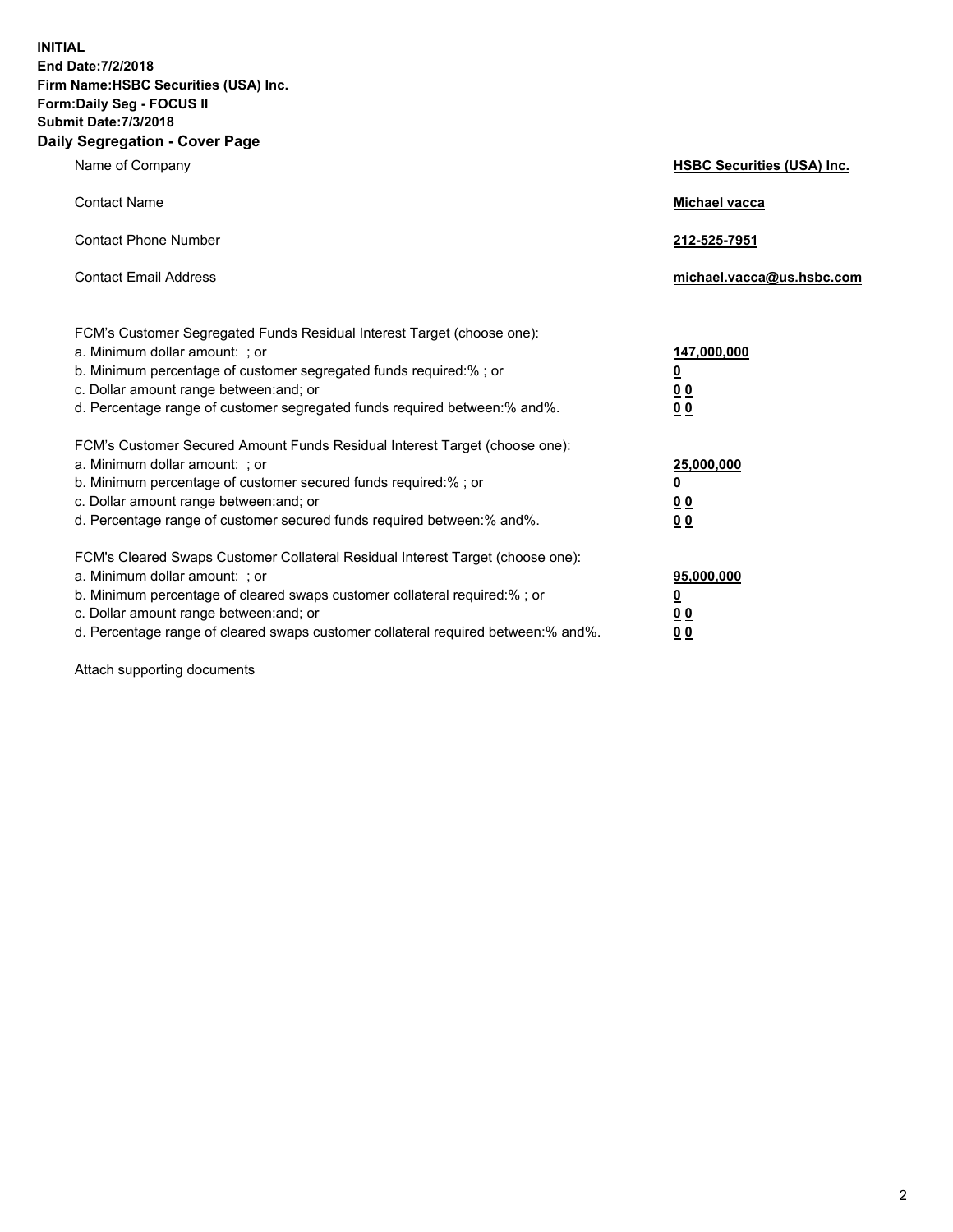**INITIAL End Date:7/2/2018 Firm Name:HSBC Securities (USA) Inc. Form:Daily Seg - FOCUS II Submit Date:7/3/2018 Daily Segregation - Secured Amounts** Foreign Futures and Foreign Options Secured Amounts Amount required to be set aside pursuant to law, rule or regulation of a foreign government or a rule of a self-regulatory organization authorized thereunder **0** [7305] 1. Net ledger balance - Foreign Futures and Foreign Option Trading - All Customers A. Cash **101,028,646** [7315] B. Securities (at market) **79,721,719** [7317] 2. Net unrealized profit (loss) in open futures contracts traded on a foreign board of trade **-2,252,812** [7325] 3. Exchange traded options a. Market value of open option contracts purchased on a foreign board of trade **0** [7335] b. Market value of open contracts granted (sold) on a foreign board of trade **0** [7337] 4. Net equity (deficit) (add lines 1. 2. and 3.) **178,497,553** [7345] 5. Account liquidating to a deficit and account with a debit balances - gross amount **2,233,243** [7351] Less: amount offset by customer owned securities **-2,233,243** [7352] **0** [7354] 6. Amount required to be set aside as the secured amount - Net Liquidating Equity Method (add lines 4 and 5) **178,497,553** [7355] 7. Greater of amount required to be set aside pursuant to foreign jurisdiction (above) or line 6. **178,497,553** [7360] FUNDS DEPOSITED IN SEPARATE REGULATION 30.7 ACCOUNTS 1. Cash in banks A. Banks located in the United States **111,588,788** [7500] B. Other banks qualified under Regulation 30.7 **0** [7520] **111,588,788** [7530] 2. Securities A. In safekeeping with banks located in the United States **27,192,462** [7540] B. In safekeeping with other banks qualified under Regulation 30.7 **0** [7560] **27,192,462** [7570] 3. Equities with registered futures commission merchants A. Cash **0** [7580] B. Securities **0** [7590] C. Unrealized gain (loss) on open futures contracts **0** [7600] D. Value of long option contracts **0** [7610] E. Value of short option contracts **0** [7615] **0** [7620] 4. Amounts held by clearing organizations of foreign boards of trade A. Cash **0** [7640] B. Securities **0** [7650] C. Amount due to (from) clearing organization - daily variation **0** [7660] D. Value of long option contracts **0** [7670] E. Value of short option contracts **0** [7675] **0** [7680] 5. Amounts held by members of foreign boards of trade A. Cash **34,475,295** [7700] B. Securities **52,529,257** [7710] C. Unrealized gain (loss) on open futures contracts **-2,252,812** [7720] D. Value of long option contracts **0** [7730] E. Value of short option contracts **0** [7735] **84,751,740** [7740] 6. Amounts with other depositories designated by a foreign board of trade **0** [7760] 7. Segregated funds on hand **0** [7765] 8. Total funds in separate section 30.7 accounts **223,532,990** [7770] 9. Excess (deficiency) Set Aside for Secured Amount (subtract line 7 Secured Statement Page 1 from Line 8) **45,035,437** [7380] 10. Management Target Amount for Excess funds in separate section 30.7 accounts **25,000,000** [7780] 11. Excess (deficiency) funds in separate 30.7 accounts over (under) Management Target **20,035,437** [7785]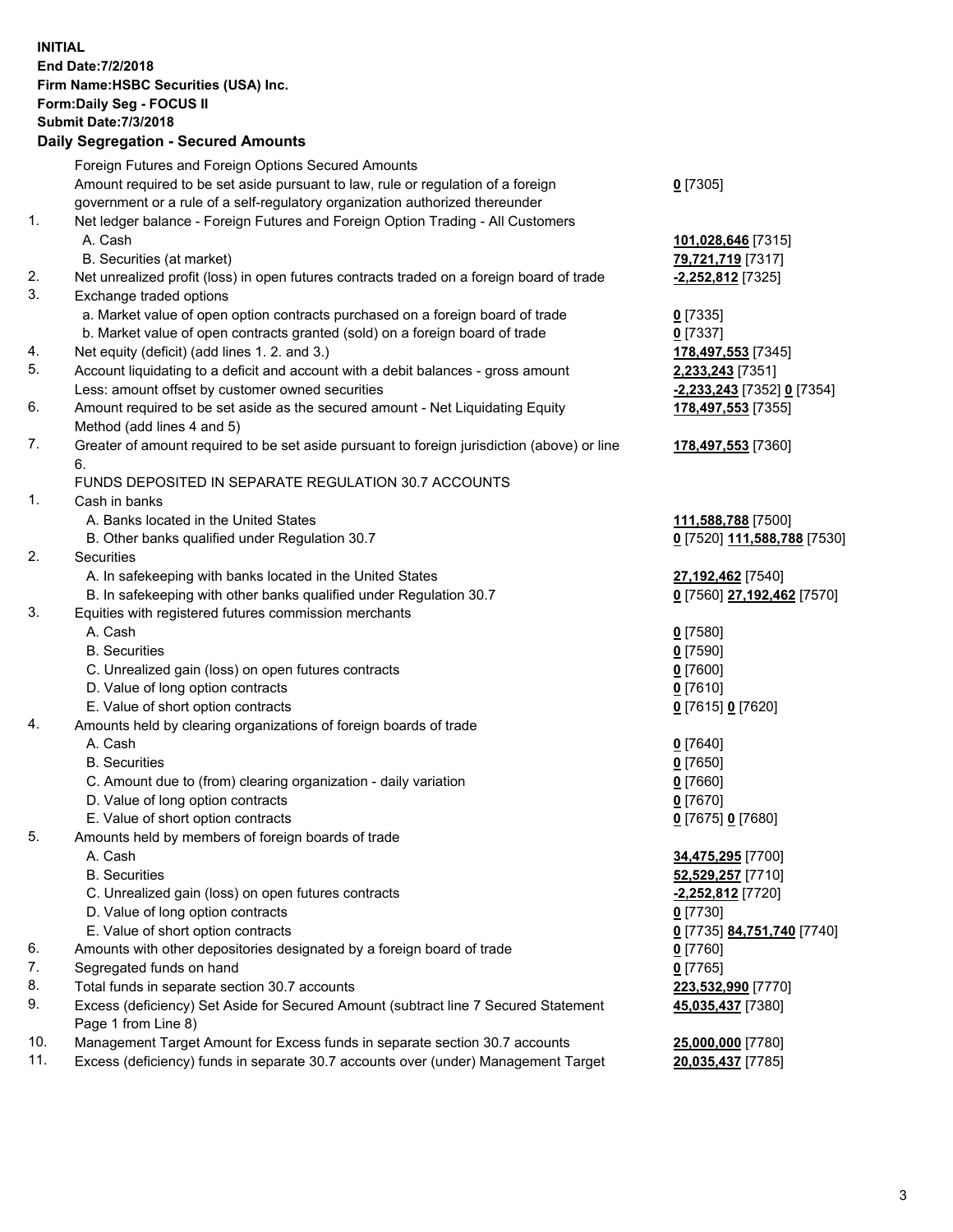|     | <b>INITIAL</b>                                                                      |                                  |
|-----|-------------------------------------------------------------------------------------|----------------------------------|
|     | End Date: 7/2/2018                                                                  |                                  |
|     | Firm Name: HSBC Securities (USA) Inc.                                               |                                  |
|     | <b>Form:Daily Seg - FOCUS II</b>                                                    |                                  |
|     | <b>Submit Date: 7/3/2018</b>                                                        |                                  |
|     | Daily Segregation - Segregation Statement                                           |                                  |
|     | SEGREGATION REQUIREMENTS (Section 4d(2) of the CEAct)                               |                                  |
| 1.  | Net ledger balance                                                                  |                                  |
|     | A. Cash                                                                             | 464,346,374 [7010]               |
|     | B. Securities (at market)                                                           | <u>1,558,306,005</u> [7020]      |
| 2.  | Net unrealized profit (loss) in open futures contracts traded on a contract market  | 44,649,889 [7030]                |
| 3.  | Exchange traded options                                                             |                                  |
|     | A. Add market value of open option contracts purchased on a contract market         | 266,722,767 [7032]               |
|     | B. Deduct market value of open option contracts granted (sold) on a contract market | <u>-<b>92,287,918</b></u> [7033] |
| 4.  | Net equity (deficit) (add lines 1, 2 and 3)                                         | 2,241,737,117 [7040]             |
| 5.  | Accounts liquidating to a deficit and accounts with                                 |                                  |
|     | debit balances - gross amount                                                       | 12,621,996 [7045]                |
|     | Less: amount offset by customer securities                                          | -12,621,968 [7047] 28 [7050]     |
| 6.  | Amount required to be segregated (add lines 4 and 5)                                | 2,241,737,145 [7060]             |
|     | FUNDS IN SEGREGATED ACCOUNTS                                                        |                                  |
| 7.  | Deposited in segregated funds bank accounts                                         |                                  |
|     | A. Cash                                                                             | 24,518,550 [7070]                |
|     | B. Securities representing investments of customers' funds (at market)              | $0$ [7080]                       |
|     | C. Securities held for particular customers or option customers in lieu of cash (at | 379,596,793 [7090]               |
|     | market)                                                                             |                                  |
| 8.  | Margins on deposit with derivatives clearing organizations of contract markets      |                                  |
|     | A. Cash                                                                             | 564,156,947 [7100]               |
|     | B. Securities representing investments of customers' funds (at market)              | $0$ [7110]                       |
|     | C. Securities held for particular customers or option customers in lieu of cash (at | 1,149,031,772 [7120]             |
|     | market)                                                                             |                                  |
| 9.  | Net settlement from (to) derivatives clearing organizations of contract markets     | 72,335,740 [7130]                |
| 10. | Exchange traded options                                                             |                                  |
|     | A. Value of open long option contracts                                              | 266,722,767 [7132]               |
|     | B. Value of open short option contracts                                             | -92,287,918 [7133]               |
| 11. | Net equities with other FCMs                                                        |                                  |
|     | A. Net liquidating equity                                                           | <u>7,114,326</u> [7140]          |
|     | B. Securities representing investments of customers' funds (at market)              | $0$ [7160]                       |
|     | C. Securities held for particular customers or option customers in lieu of cash (at | $0$ [7170]                       |
|     | market)                                                                             |                                  |
| 12. | Segregated funds on hand                                                            | 29,677,440 [7150]                |
| 13. | Total amount in segregation (add lines 7 through 12)                                | 2,400,866,417 [7180]             |
| 14. | Excess (deficiency) funds in segregation (subtract line 6 from line 13)             | <u>159,129,272</u> [7190]        |
| 15. | Management Target Amount for Excess funds in segregation                            | 147,000,000 [7194]               |

16. Excess (deficiency) funds in segregation over (under) Management Target Amount Excess

**12,129,272** [7198]